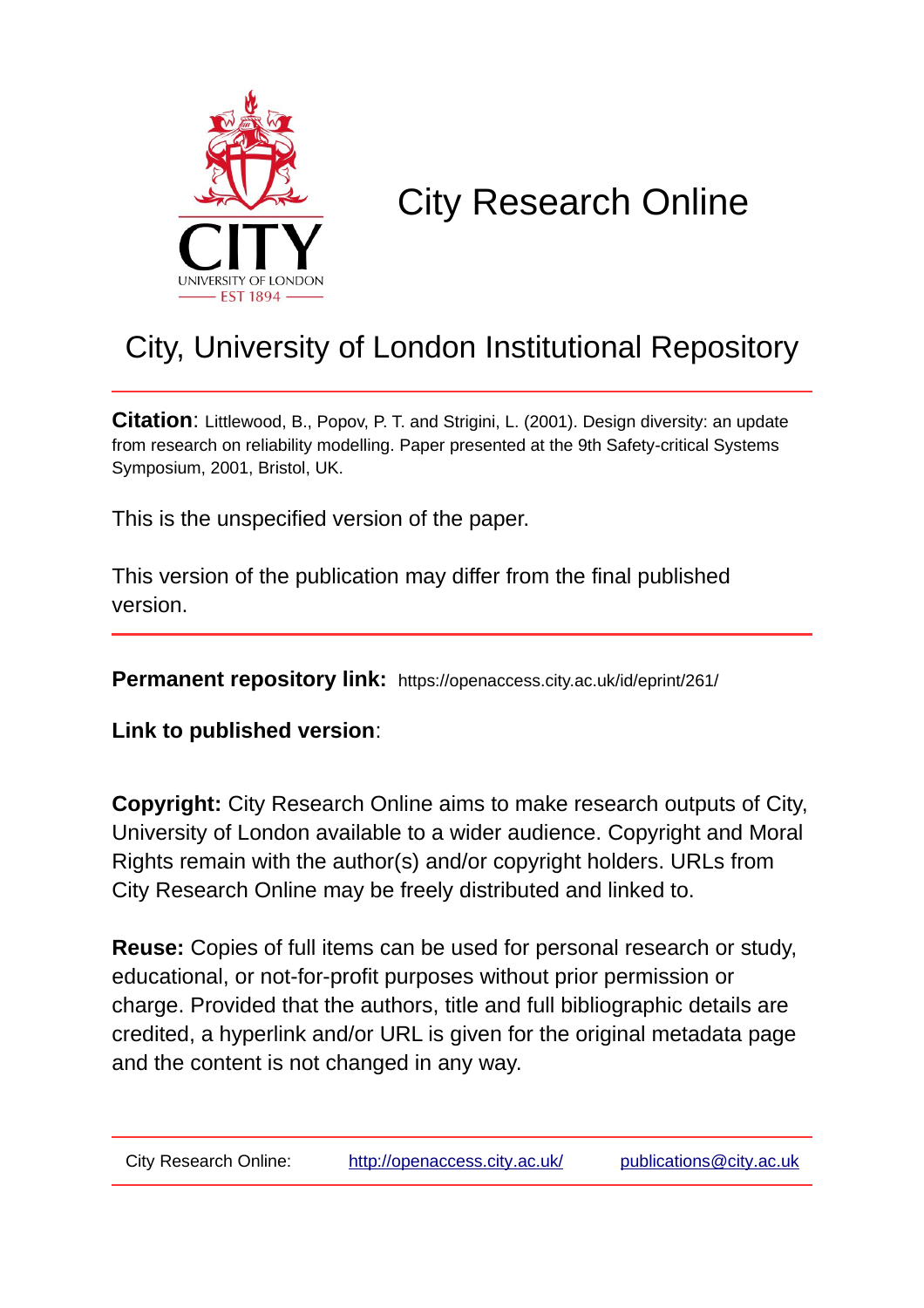# **Design Diversity: an Update from Research on Reliability Modelling**

Bev Littlewood, Peter Popov, Lorenzo Strigini Centre for Software Reliability, City University London, U.K.

#### Abstract

Diversity between redundant subsystems is, in various forms, a common design approach for improving system dependability. Its value in the case of software-based systems is still controversial. This paper gives an overview of reliability modelling work we carried out in recent projects on design diversity, presented in the context of previous knowledge and practice. These results provide additional insight for decisions in applying diversity and in assessing diverseredundant systems. A general observation is that, just as diversity is a very general design approach, the models of diversity can help conceptual understanding of a range of different situations. We summarise results in the general modelling of common-mode failure, in inference from observed failure data, and in decision-making for diversity in development.

#### **1 Introduction and Background**

Diversity is a common design approach for protection against common-mode failures in redundant systems, mostly used in critical applications. It is hoped that if redundant channels are implemented in different ways (diverse "versions"), the risk of common design flaws causing common failures will be reduced. The growing adoption of software-based systems, and the attendant doubts about the risk caused by design faults in the software, justify increased interest in diversity. Well known examples of diversity in software are in the aerospace and railway industries, but some form of diversity is present in many software systems.

Research in software diversity was very active in the 1980s, including several experiments on forms of "multiple-version programming" and reliability modelling work. Activity then subsided for about 10 years. In the last few years, the Centre for Software Reliability (CSR) at City University has done some novel work in modelling the reliability of diverse systems to gain insight for supporting decisions. This paper is meant as a short summary of these results to date; mathematical details are available in several published papers. For a summary of previous results and references to previous literature, we refer the reader to [Littlewood 2001; Littlewood 1996].

There are two kinds of open technical questions of practical interest:

• *achievement of reliability:* a manager or designer wishing to apply diversity has no well-founded guidance as to which methods will be most effective or cost effective, among the many that are available. Diversity is sought by decisions in project management and system design: examples include separating the development processes, dictating different algorithms, different programming or specification languages, etc. But the effects of these decisions on failure diversity (i.e., on reducing the correlation between failures of the two channels) is indirect, as shown summarily in Figure 1 below. Very little is known about how to choose the "diversity-seeking decisions" shown at the top so as to produce effectively and efficiently the diversity in failure behaviour, shown at the bottom, and thus improved system reliability and safety.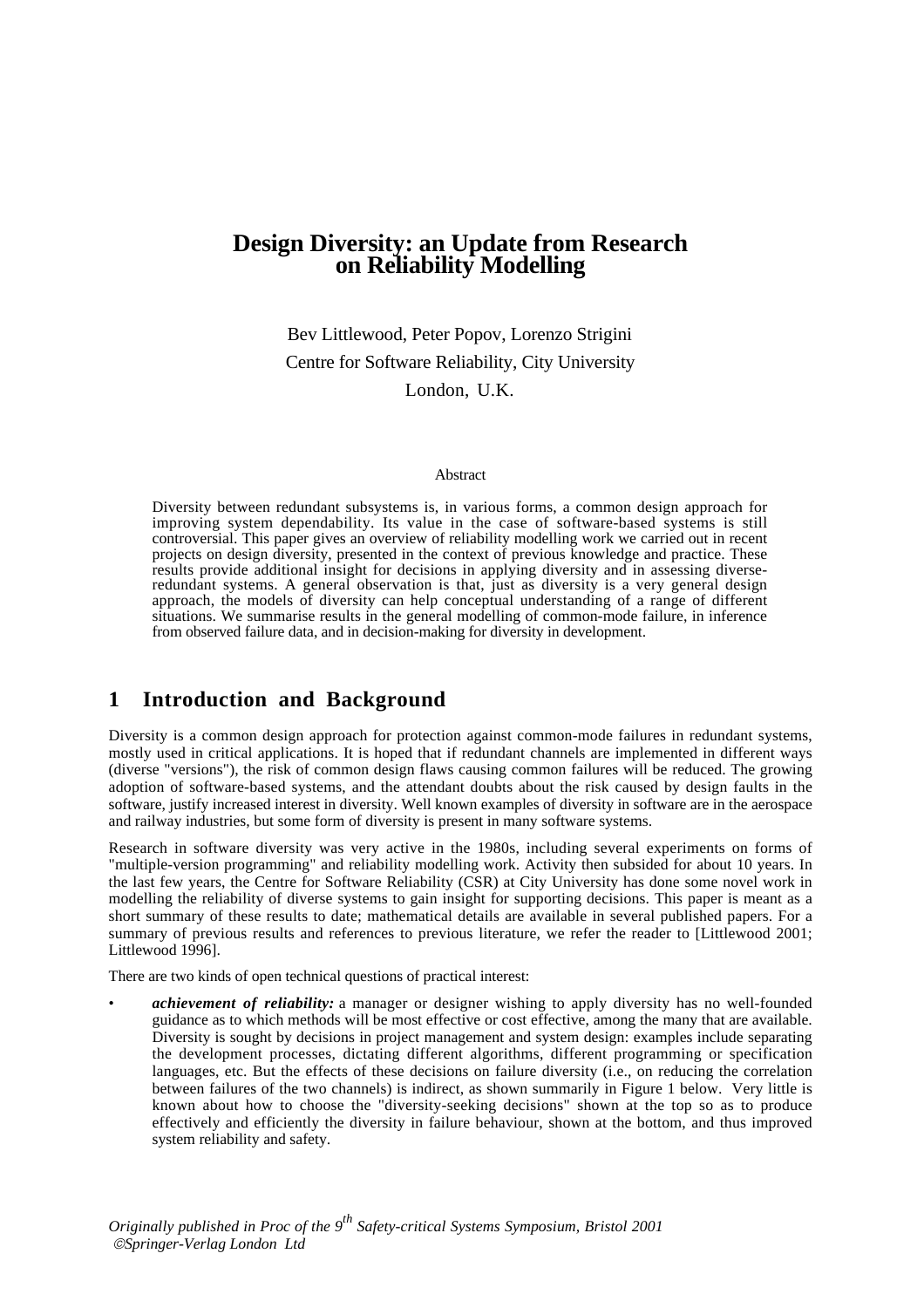

Figure 1. The different facets of "diversity" and their inter-dependence, for a two-version system.

• *assessment of reliability:* when it comes to assessing the reliability of a diverse-redundant system, we would like to exploit the knowledge that diversity is present, both to claim higher system reliability and if possible to quantify it. Theoretical and practical research in the 1980s showed that one cannot assume failure independence even if the two channels are developed in a "strictly independent" fashion. Conceptual models developed by Eckhardt and Lee (*EL model*), and Littlewood and Miller (*LM model*) (and by Hughes for physical failures) suggest that if the two development processes are similar, though rigorously independent, positive failure correlation is to be expected. These models are based on the idea that for the builders of diverse versions of a program some demands will presumably be more difficult more error-prone - than others. So, even if diverse versions are built "independently", their failures are more likely to happen on certain demands than on others, and this leads to positive correlation. If a project is managed so as to "force" diversity, independence or even negative correlation between failures of the two channels could be achieved. But there is no practical method yet of judging the level of correlation between the channel failures, and hence of system reliability, short of extensive testing of the system as a whole. That is, although diversity improves reliability, the knowledge that diversity is present brings no quantifiable advantage during assessment.

Reliability modelling may be useful for both problems. The problem of choosing how to apply diversity for improving reliability is one of predicting the likely outcomes of the methods chosen; that of assessment is a problem of predicting the future behaviour of a specific system, using any specific information available about it.

Given a redundant system, expressing its probability of failure in terms of those of failures of its components and combinations thereof is a well understood process. The open problem is in assigning a probability to the joint failure of two components, when failure independence cannot be assumed. This probability - how to evaluate it or reduce it - is the topic of our research. Our studies thus refer usually to the simplest diverse system, depicted in Fig. 2: a two-channel, 1-out-of-2, diverse, demand-based system, as could be for instance a protection system. We expect that better understanding of diversity in this basic case will lead to better understanding for more complex applications.



Figure 2. Reference system for this discussion. The system is subjected to discrete demands, and the measure of interest is the systems probability of failure per demand (*pfd*), i.e. the probability of both diverse channels failing on the same demand.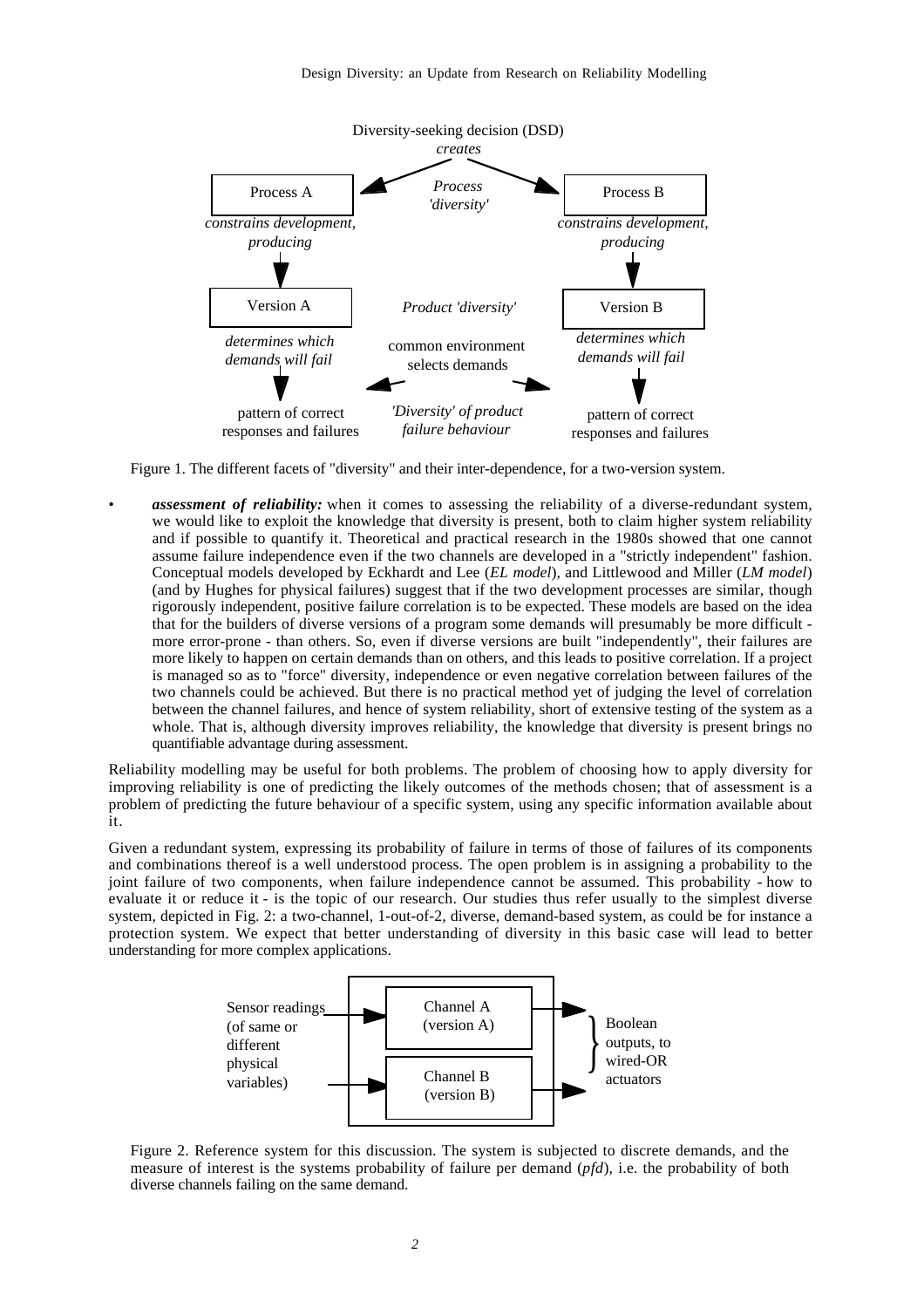We have divided this summary into the following themes: what can be expected from diversity in general; design decisions for building diverse systems; assessment, and design for assessment, of diverse systems; diversity in the development process. In the last section we discuss future developments.

## **2 What Can Be Expected from Diversity in General**

In the system of Fig. 2, diversity obviously improves dependability: the *pfd* of the system cannot be higher than that of either channel. For more complex configurations, which do not by themselves guarantee reliability improvement, all known evidence still points to some degree of improvement. However, the practical questions about the usefulness of diversity, for any specific application and industrial context, are:

- does it deliver substantially better reliability (or substantially better chances of achieving high reliability) than can be achieved without it? This would be attractive in applications where very high reliability is required:
- alternatively, does it deliver a reliability improvement more cost-effectively than alternative techniques?

#### **2 . 1 "Independent Faults" Models**

The EL and LM reliability models provide useful insight (see [Littlewood 2001], but have at least two limitations:

- They predict the *average* [un]reliability of versions and pairs of versions. To quantify the risk of exceeding a desired upper bound on failure probability, we need instead *distributions* of the *pfd*.
- They use parameters that would be unknown in practice when trying to predict the reliability of a system.

To improve on this, we modelled plausible assumptions on how faults are created in diverse software, and analysed their consequences. The paper [Popov 1999a] explains our method and some interesting conclusions about how development processes may affect reliability of diverse systems.

To overcome the limitations of the EL/LM models, we needed to add extra assumptions to theirs. These models use as parameters the probabilities of each demand being a failure-causing demand; they need to be extended with the *joint* probabilities of any two (or more) demands being failure-causing demands. We know from experience that faults affect *sets* of many possible demands. So, we posited the following simplified model of how faults are created in programs and how they cause failures:

- there are finite sets of *potential faults*, each potential fault causes a certain set of demands to become a failure region; the sets are the same for all versions;
- for each possible version, the presence or absence of each fault (which is a random event) is independent of the presence of any other fault, and of the presence of any fault in another version. This is the novel assumption that allows us to predict distributions of *pfd* of versions and systems.

Even with very simple versions of such models [Popov 1998a], interesting observations are possible. For example, one could observe the effect of diversity on reducing the "tails" of the distribution of the *pfd* essentially, reducing the risk of unacceptably "bad" systems that, as far as we know from experience, may be present even with "good" production processes. A conjecture that this model suggests is that the efficacy of diversity is affected by the probabilities of individual potential faults, more than by their contributions to the *pfd* of the versions they affect.

We then studied [Popov 1999a] the more general model and what it predicts about the reliability gains given by diversity. An interesting conclusion is that an assessor who has estimated an upper bound on the *pfd* of a single version, and an estimate of the maximum likelihood of any one fault being present in the software, can then give a conservative bound on the *pfd* of a two-version system, given by the product of the two. Assessors and project planners often need to reason with such rough estimates of probabilities that they cannot measure (e.g., when judging achieved SILs) and this result can assist their judgement or help them to check it for consistency. Another question we ask in this paper is how process improvements would affect the advantages of diversity. It appears that the answer must depend on the specific kind of improvement, and we can actually show criteria for decision (see also section 2.3).

In conclusion, we expect these models, although necessarily somewhat unrealistic in their details, to offer these advantages:

• a more convincing analysis than previously available of the implications of various plausible assumptions about diverse developments;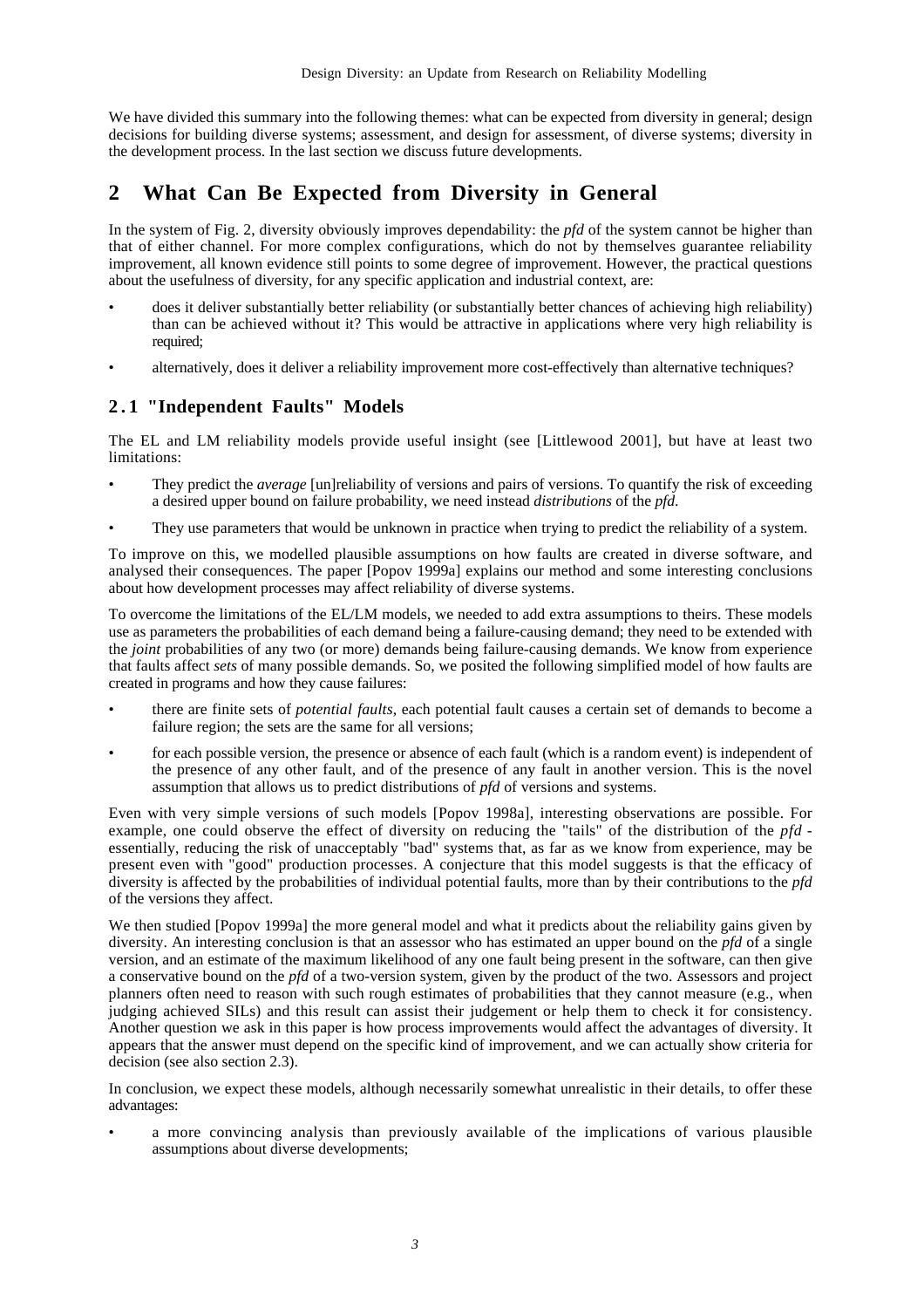• a better chance of empirical verification than is possible for the informal claims often made for (or against) diversity.

#### **2 . 2 How Effective is Functional Diversity?**

*Functional diversity* is commonly thought to be more effective than simple "design" diversity. "Functional diversity", in this context, means that the redundant channels differ in more than the internal implementation of their software: they also differ at least in the physical variables they sample and the actuators through which they affect the controlled system (and often in the physical principles on which their computations are based, the implementation technology and so on). Thus, to give a simplified example, a reactor protection system might comprise two versions, one of which makes its trip decision based on temperature inputs, and the other on pressure inputs.

Functional diversity is an attractive way of forcing the two design teams to be "intellectually diverse" in their solutions to the design problem. If the designs are "very different" in some meaningful way, there is a good chance that they will differ usefully in the faults they contain, and thus tend not to fail together. The practical intuition here is straightforward, and it thus seems a plausible approach to the *achievement* of reliability in the fault-tolerant system. The question we address in our work [Littlewood 1999] is *how much* could be claimed for the use of functional diversity: specifically, could a claim of *independence* of version failures be supported?

This claim could be stated as follows: if a thorough analysis of the design shows no direct source of commonmode failures (e.g., common software modules between the channels), could we then assume that any failures of the two channels are statistically independent? (any suspected sources of common-mode failures can then be taken into account by applying some correction factor or claim limit on the system reliability).

In terms of the model, we show that such claims for independence between functionally diverse systems seem rather unrealistic. Instead, it seems likely that functionally diverse systems will generally exhibit positively correlated failures, and thus will be less reliable than a simple assumption of statistical independence would suggest.

Our model of functional diversity generalises the earlier EL, LM and Hughes models. It is based again on the notion of variation of "difficulty" - in the example here within the "pressure" and "temperature" demand subspaces *P* and *T* - and in particular how these difficulty functions are correlated over the allowable set of demands in  $P \otimes T$ . Only if "difficulty" did not vary (for the builders of either channel) between demands could we expect independence to hold, without detailed knowledge about the difficulties for the two channels. One interpretation of our result is that functional diversity is just a more general kind of forced diversity, similar to that already seen for diverse software versions that execute *the same* inputs as one another.

Of course, this reasoning does not affect the argument that functional diversity is an effective way to pursue high reliability. What is not possible, however, is to claim that functional diversity is sufficient in itself to justify an assumption of independence in the version failures. It leaves the system assessor with the task of evaluating precisely *how* dependent the versions are before he/she can evaluate the reliability of the system. This is not easy, as we have seen in other contexts.

#### **2 . 3 Is It Better to Use Diversity or to Seek High Reliability in a Single Version?**

Whether diversity is a convenient means for delivering high reliability has long been a subject of debate. For instance, [Hatton 1997] strongly argues that design diversity is now more effective than other methods, and that its cost-effectiveness should increase with improvements in the reliability delivered by common development processes (a contention shared by other experts). He first considers that the reliability advantage given by diversity in the Knight-Leveson experiment [Knight 1985]. was arguably greater than what "state of the art" development processes usually give over "ordinary" processes. He then points out that, if versions failed independently, increasing the reliability of the versions would also increase the reliability gain given by diversity. Although no similar result is proven for the general case of non-independent failures, some experimental results point in this direction, and he concludes that the balance of evidence is in favour of diversity as a means for achieving high reliability.

This prompted us to analyse the issue from an alternative viewpoint, since we also believe that the potential of diversity is often dismissed without proper consideration. We conclude that there is insufficient basis for deciding whether improved processes (in the sense of general improvements in delivered reliability) will usually make diversity more or less effective a solution, and hence how it will affect a comparison with other ways of delivering improved reliability. Our argument is two-fold:

in terms of modelling [Popov 2000] if we model the effects of process improvements in the most intuitive way - as a decrease in the probabilities of each residual fault being present in the finished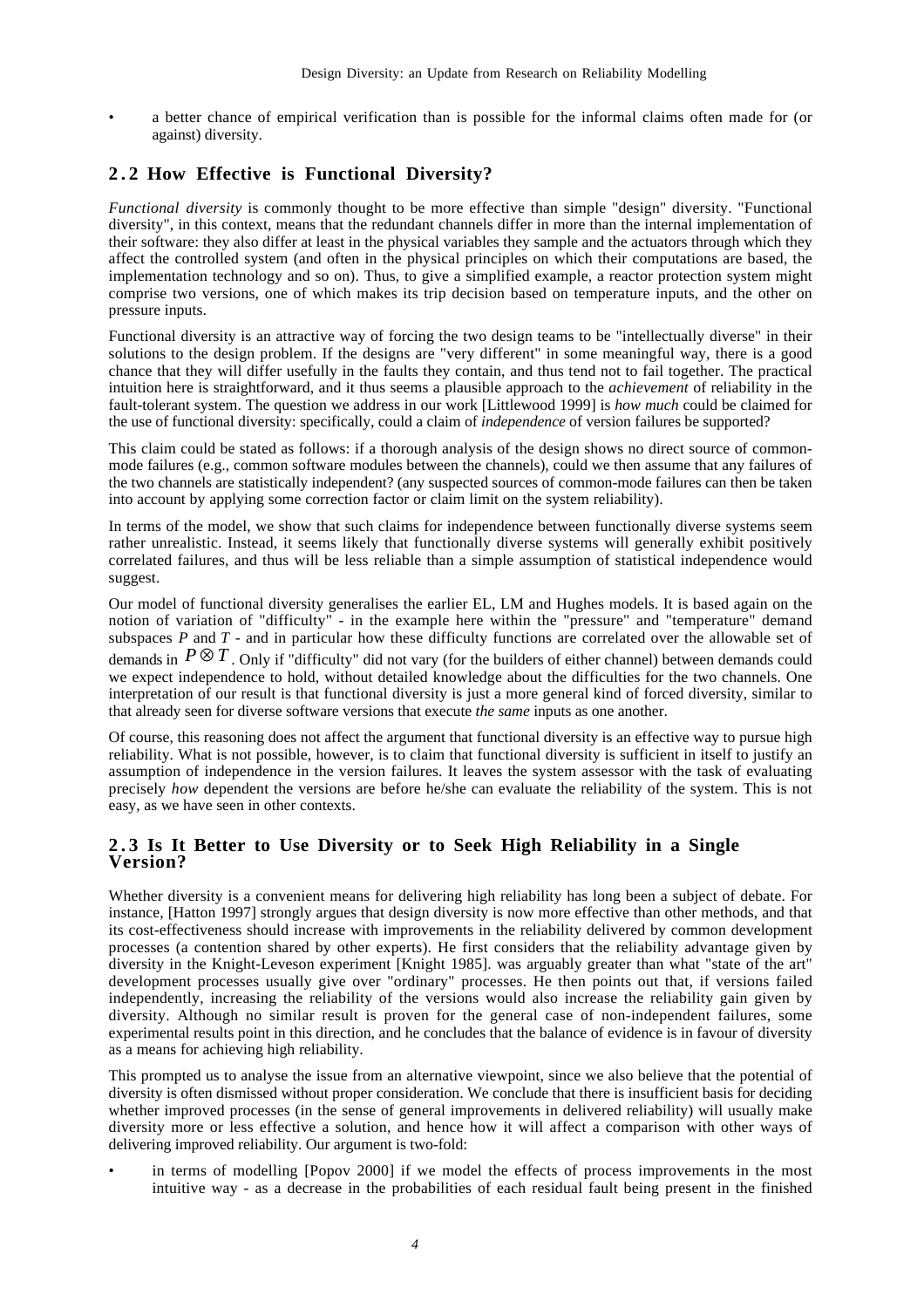versions - it is apparent that process improvement does not necessarily favour diverse systems; whether it does depends on the detailed values of the model parameters;

• in terms of empirical data, we examined [Littlewood 2000c], published data from two experiments which produced many versions of the same software [Knight 1985; Eckhardt 1991]. In the former experiment, the versions with higher reliability seemed also to produce the higher reliability gains when combined in fault-tolerant configurations; in the latter, usage profiles in which the versions were individually more reliable were also those in which combining them into fault-tolerant configurations would produce the lesser gains.

Decreasing gain with reliability growth of the version was also observed in a simulation study of fault-tolerant software subjected to debugging [Djambazov 1995].

If we cannot expect a trend towards higher gains from diversity as versions improve, it becomes more difficult to trust generalisations from the results of a few experiments, either to expect that diversity will generally beat other reliability improvement techniques or that it will become increasingly cost-effective.

All these are negative conclusions about the generality of claims that can be made for diversity (or against it, for that matter) at the current state of knowledge. It must be underscored that they are not negative conclusions about the effectiveness itself of diversity.

## **3 Design Decisions for Building Diverse Systems**

Our modelling work mostly addresses simple, stylised models: they are meant either to support general insight or to be practically applicable without requiring the estimation of too many parameters; does this work offer any useful indications for decisions in software development, which involve multiple variables and complex interdependencies? While modelling results cannot produce any quick and universal recipe for building diverse systems, they offer, in our opinion, a useful viewpoint from which to consider the factors and the options ("diversity-seeking decisions" ) available in a specific project.

We take the viewpoint that imposing constraints on developers of two diverse versions is a way of introducing artificial differences between the development problems presented by two versions (see Fig 1). The hoped-for result is that the "hard problems" for the two development teams will differ and lead to any failures being unlikely to occur together in the two versions.

Many recommendations have been made about methods for forcing diversity (we call them "diversity-seeking decisions", or *DSDs* for brevity). Examples include: using different development environments, different tools and languages at every level of specification, design and coding, implementing each function with different algorithms, applying different V&V methods, etc.

The problem with these recommendations is that they do not usually address how (and thus why and whether) these DSDs are supposed to improve the reliability of the delivered system. Their main weakness is that any experience on which the recommendations are based is usually experience about the likelihood of *faults*, not of *failures*. Yet, we know that system reliability is determined by the relationships between the likelihoods of the faults being present and their contributions to unreliability. The probabilities of faults alone are not a sufficient criterion for decisions: a DSD, for instance, might minimise the probability of common faults for those potential faults that have negligible effect on failure probability, so that the DSD brings no practical gain. However, we acknowledge that *if we have little evidence of the relationship between faults and failures*, aiming at reducing common faults, via sound scientific use of the available knowledge, may be the best approach available.

The experimental approach used so far to estimate the advantages of software diversity has probably reached its limits. Experiments become less and less affordable as we try to support specific project decisions (as opposed to simply inquiring whether diversity may be generally useful). The space of the experimental control variables is huge and the risk that the results would differ between the laboratory and specific real-world projects can never be excluded. We do need to be able to generalise from the results of experiments, and this means that we need to test theories about the mechanisms through which the DSDs affect reliability (which will be present in all projects, acting in greater or lesser degree depending on the specific circumstances), rather than just about how much they affect it (which is bound to vary with these circumstances). In [Popov 1999c], we suggested ways of tackling some of the important questions by *affordable* experiments, for instance by investigating the intuitive assumption that *fault* diversity increases *failure* diversity.

We have also analysed in some detail the various plausible ways in which DSD may be effective: e.g., diversity in failure behaviour may arise from conceptual differences in the mistakes made by developers, but also from the different effects that conceptually similar mistakes have on system versions with different internal structures. Another effect of differences in internal structures may be that of producing different subdivisions into modules so that in-the-small design problems may be different for the two teams, even in presence of similar in-the-large specifications. In practice, it may be impossible to tell apart these various effects *a posteriori* (we can analyse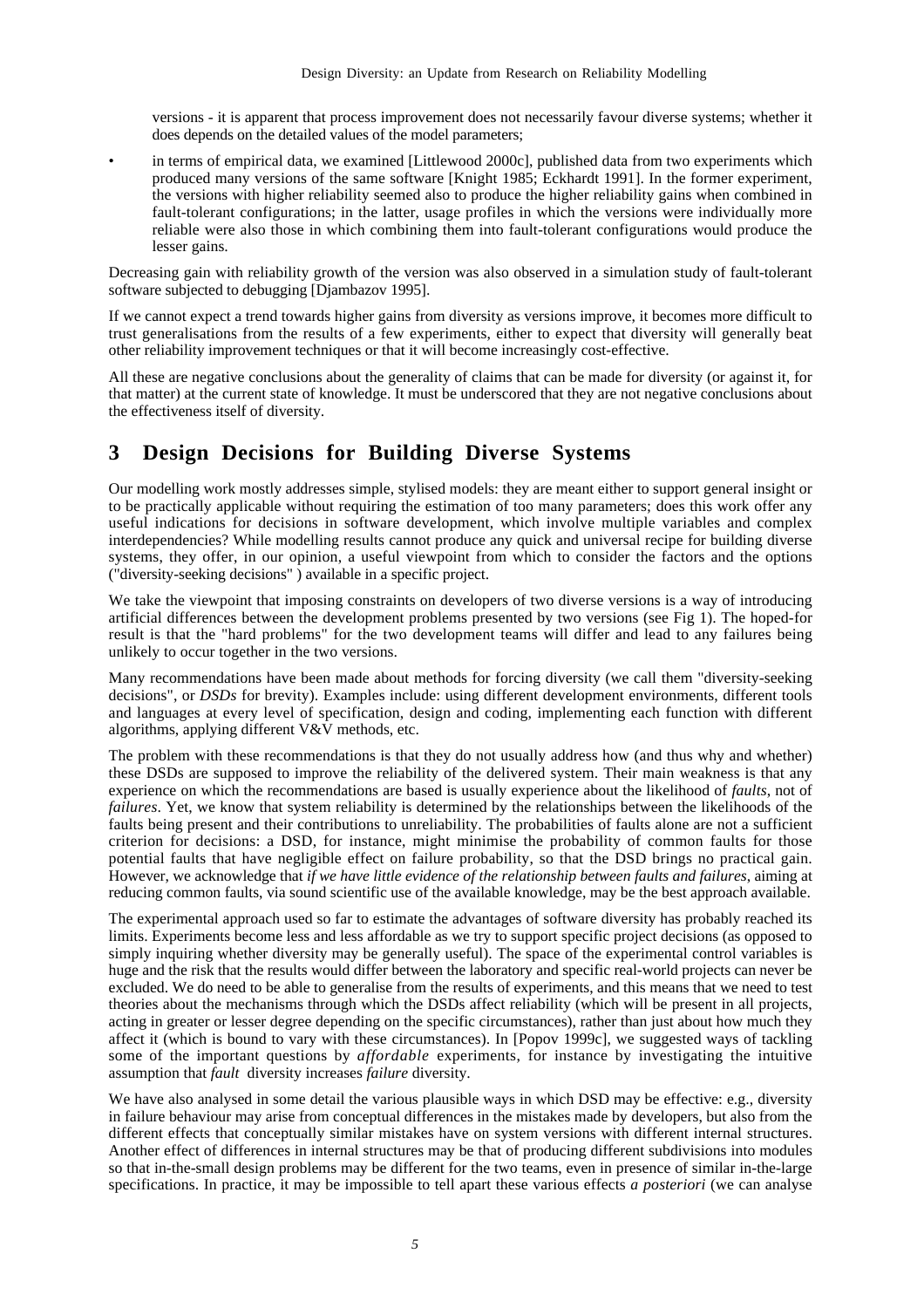them for individual faults and failures, but not for statistical distributions of faults and failures given a certain development process), but understanding them is necessary to make sense of the arguments for and against the various DSDs.

The report [Littlewood 2000e] reviews categories of DSDs and discusses their expected advantages in light of the general discussion of the mechanisms of action, and of the anecdotal evidence available in the literature about their perceived effects in different circumstances.

In choosing DSDs, an obvious criterion is to try and match them to the perceived threats against which diversity is being applied. It is often claimed that the main threat, in the presence of high-quality development processes, comes from the upstream phases of development, e.g. from faults in requirements. This suggests that diversity is most valuable in these same upstream phases, e.g. as functional diversity. However, some limits to this argument are worth pointing out. Whether a development process offers sufficient protection against "low-level", coding errors has to be assessed in the specific circumstances rather than assumed on the basis of very general evidence. Even with functional diversity, functional software building blocks in two channels may be substantially equivalent (e.g., implementing common mathematical functions) and thus in practice not affected by the intended "forcing" of diversity. Last, platform-level (hardware, operating systems) design faults in the diverse channels may be sensitive to similar plant conditions, e.g. causing overloads, so that diversity in the platforms will be necessary even with high-level diversity in applications.

#### **4 Reliability Assessment and Design for Assessment**

Although we have evidence that fault tolerance improves reliability, research results so far implied that it does not help to *assess* reliability. We can make claims for the "general efficacy" of diversity as a design approach but such evidence would be weak for any *particular* system.

The EL and LM reliability models for diverse fault-tolerance gave results about what might be expected *on average*. These may be useful for general design guidance. But for accepting a certain finished system, it is necessary to predict its specific reliability (albeit with unavoidable uncertainty, represented via probability distributions or confidence intervals).

#### **4 . 1 Modelling Reliability of a** *Specific* **Fault-Tolerant System**

First, we need a model that represents the failures of a specific fault-tolerant system. We developed such a model [Popov 1998b], which is actually mathematically similar to the EL and LM models. A useful property of this model is in allowing some degree of prediction on system reliability from knowledge about the two versions. Given only limited knowledge - estimates of the versions' probabilities of failure, disaggregated by subdomains of their common demand space - we can calculate useful bounds on the probability of system failure on a random demand.

A claim limit for a fault-tolerant pair can be based on the plausible belief that failure independence between versions in each subdomain is an optimistic assumption: we would typically expect their failures to be positively correlated, as the EL model suggests. We also suggested [Popov 1999b] an upper (pessimistic) bound on system *pfd*, based on the obvious fact that, again for each subdomain of the demand space, the system is at least as reliable as the more reliable of the two versions (channels). This pessimistic bound on system *pfd* is practically useful in several cases: i) if it is close to the lower bound, they together define a good approximation to the "true" probability of system failure; ii) if the versions' reliabilities for different subdomains are negatively correlated (which is desirable), it may be lower than the (marginal) probability of failure of the better version, the only other known conservative bound. One should note that whether case ii holds depends on the specific data observed for a specific pair of versions: our conservative bound cannot be chosen *a priori* as the more convenient bound to use.

The reliability estimates for the two versions (for each subdomain) can typically be obtained from failure counts over periods of operation or realistic testing and will take the form of point estimates or of confidence bounds. Both forms can be used to calculate the proposed bounds. Typically, point estimates are misleading if few or no failures were observed. Useful confidence bounds, instead, can always be derived, even if no failure is observed. Uses of both kinds of estimates are illustrated in [Popov 1999b] using published data from an experiment on software fault-tolerance [Eckhardt 1991]. The data demonstrate the usefulness of this way of estimating reliability. For some usage profiles, our upper bounds for the system *pfd* were lower than the product of the estimates of the versions *pfd*s (over the whole demand space). That is, this more refined use of the available data would allow one to trust higher reliability than could be derived otherwise, even with an over-optimistic assumption of independence.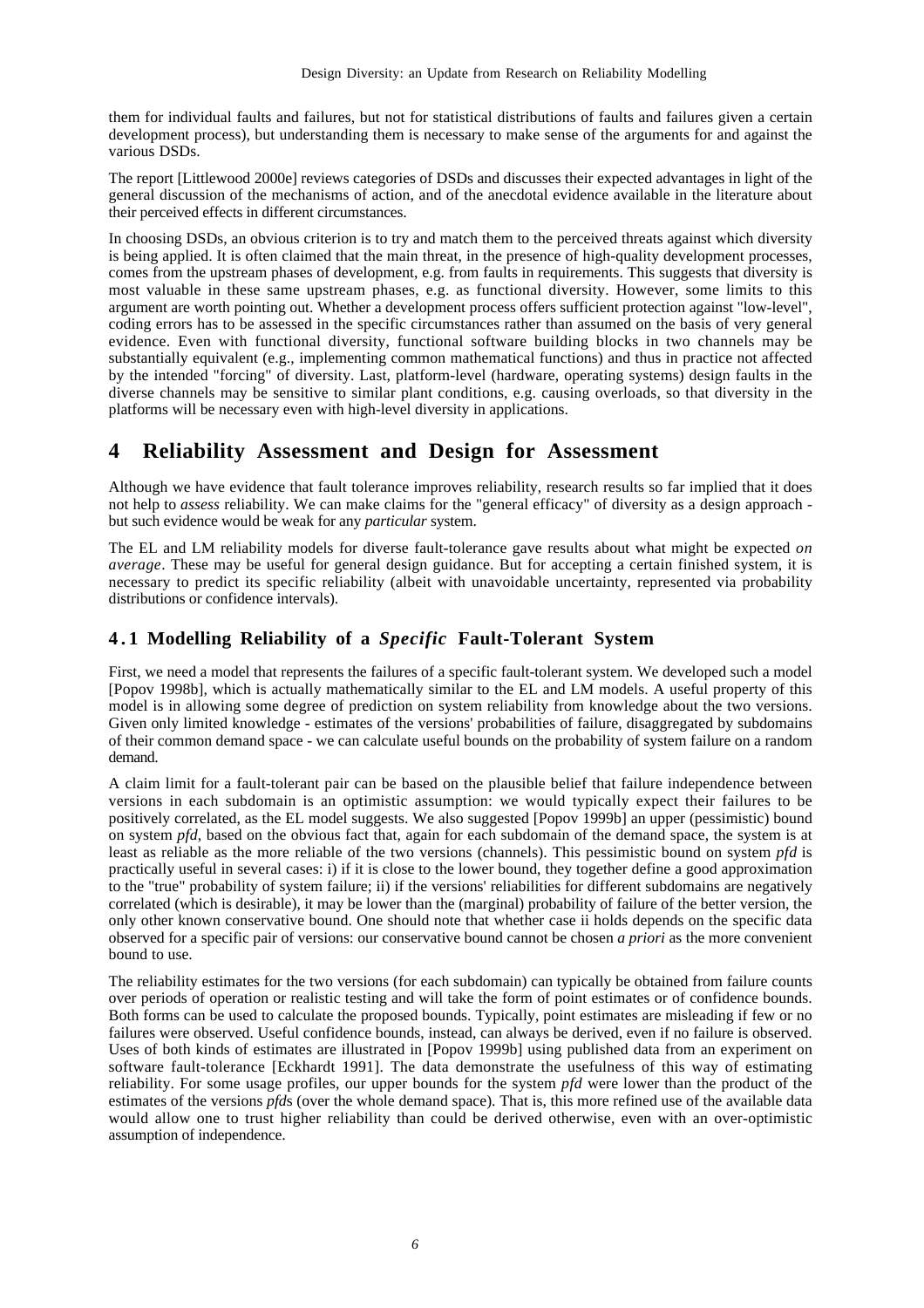#### **4 . 2 Bayesian Inference for Reliability Estimation of Fault-Tolerant Software**

The method just described applies when we separately consider the failure records of the two versions. If we can observe the two-version system in operation (or realistic testing), we have additional, direct information about the *joint* failures of the two versions. Estimating system reliability from these data is easily done in a *black-box* fashion, counting just the number of *system* (i.e., common to the two versions) failures (Fig. 3a). However, this amounts to throwing away useful information: at least in testing, we can usually see any failures of either version, even when the presence of the other version masks them (avoids *system* failure). In [Littlewood 2000b] we examine this problem of inference from *clear-box* testing data (Fig 3b). For each demand, we observe a pair of binary random variables: version *A* fails (or not), version *B* fails (or not). The intuitive idea here is that by using this additional knowledge, rather than treating the system as a black box, we might be able to gain more confidence about its reliability. This is desirable, as black-box inference from an affordable amount of testing will often produce only modest reliability predictions [Littlewood 1993].

For example, if we were to observe many tests and observe a reasonable number of failures of each version *but no common failures*, we might reasonably claim that the failure dependence was low. Can we then claim a greater system reliability than could be claimed just from the evidence of (presence or absence of) common failures (the black box case)?

A Bayesian approach appears most suitable for this problem. In our work, we specify the correct inference procedure for this scenario, and show that black-box and clear-box inference will indeed produce different results.



Fig. 3. Black-box vs. clear-box inference

Bayesian inference requires an assessor to start with *prior* distributions (a description of the assessor's beliefs before observing the failure data) for the model parameters - here, for the probabilities of failure of each version separately and of joint failure. We explored the problem of choosing forms of prior distributions to represent plausible beliefs for an expert assessor before he/she sees the failure data. The purpose here is both to simplify the task of assessors and (if possible) to reduce the computational cost of the procedure. This turns out to be a surprisingly difficult problem, and much of our paper is concerned with identifying pitfalls for the unwary. For example, if one applies the common method of choosing a "conjugate" prior - here, the *Dirichlet* distribution, corresponding to a *multinomial* likelihood function - the resulting claims that can be made about *system* reliability are exactly the same as the black-box results: the additional knowledge used produces no benefit.

We also demonstrate other simplified ways of building prior distributions. Some have advantages - e.g that of erring on the side of pessimism - in specific situations. However, none of these simplified solutions is useful in all situations.

In conclusion, we have confirmed that reliability predictions using all the "clear box" data about a fault-tolerant system may be different from those obtained from "black-box" data. So, this approach is worth using to check on the conclusions from other forms of assessment. On the other hand, the results about convenient ways of expressing the priors are rather tentative and are mainly warnings about the unreliability of intuition in this situation.

#### **4 . 3 The Use of Proof in Diversity Arguments**

We turn here to another way in which diversity can support the demonstration of high reliability.

It is common in several industries to have a form of diversity or redundancy in which the different channels or versions have different levels of trust placed in them. In some cases a highly functional primary system is backed up by a simple secondary procedure. For example, the present UK air traffic control system can revert to manual operation, involving paper records of aircraft movements, in the event of certain types of computer failure. Some computerised fly-by-wire aircraft flight control systems have a series of successively more degraded modes of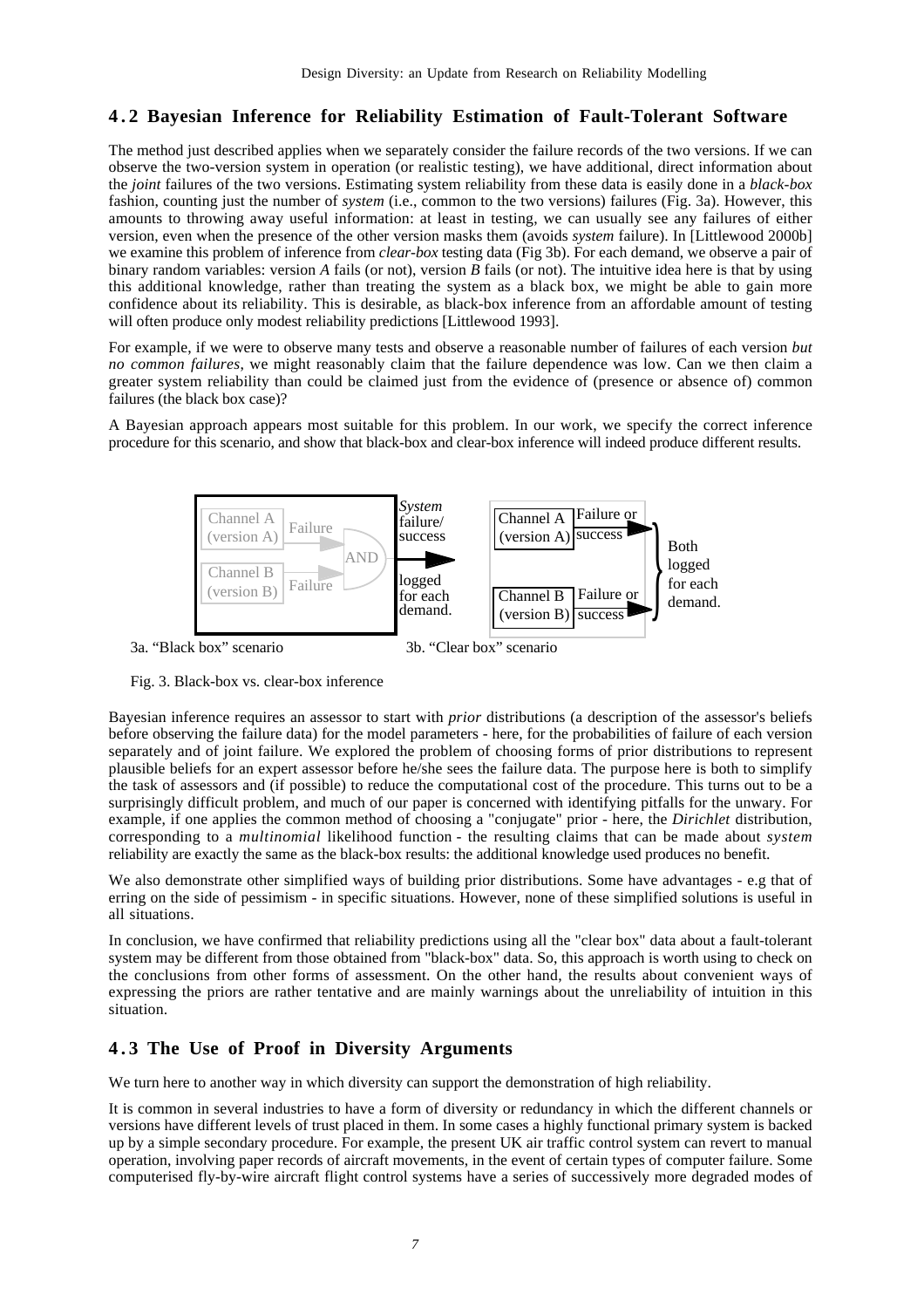operation, providing less and less functionality [Briere 1993]. In the case of the UK Sizewell B nuclear reactor, the protection system has two elements: a computerised Primary Protection System (PPS), and a hard-wired Secondary Protection System (SPS) [Hunns 1991].

All these examples have in common one or more processes providing high functionality at the price of complexity, backed up by simpler (but less functionally capable) processes. This design principle seems sensible, but its efficacy will clearly vary from one application to another.

The extensive extra functionality of the primary systems in these examples is present, of course, for good reason. The increasing use of software-based systems, in particular, seems to provide opportunities for novel functionality which, in addition to improving efficiency, sometimes increases safety and reliability in new ways. Thus the software-based Sizewell PPS is more complex than earlier non-computerised systems partly because it provides novel safety advantages (e.g. via the provision of extensive built-in hardware self-testing capabilities).

The problem, of course, is that a fairly complex software-based system must usually be assumed to contain residual design faults, which make its reliability or safety difficult to assess. What is needed in such cases is the ability to take advantage of the extra functionality that software can provide, whilst still being able to make appropriate safety claims. Architectures like that of the Sizewell safety system promise to do this: in [Littlewood 2000a] the problem of *assessing* the reliability of such systems is examined in a novel way.

The idea here is that a sufficiently simple secondary system has a *possibility* of being completely free of design faults. It may then be possible to claim that the probability of failure on demand of the overall system is simply the product of the *pfd* of the primary and *probability of incorrectness* of the secondary. If the first of these could be *measured* (e.g. by simulated realistic testing) at 10<sup>-3</sup>, and the second estimated (e.g. on the basis of general experience) at 10-4, a claim for the overall system *pfd* of 10-7 could be supported.

This is an "independence" argument, but *not* the discredited claim for independence between failures of two versions. Here the probabilities concern quite different things - failure on demand, and incorrectness. If the secondary were a software-based system, sufficiently simple to be open to formal verification by proof, it may be reasonable to claim that a failure in the proof process was independent of failures on demand of the primary version.

Notice that here a perfect secondary implies a perfect safety system - failures arising from software faults are impossible because the secondary always works correctly (with respect to design faults - physical faults are covered by other assessment procedures). Although *certain* perfection of the secondary is unlikely in real applications, the observation reveals how the architecture described here differs from a more conventional 1-outof-2 system, where there is often a near symmetry of treatment of the two versions. If the protection function is intrinsically fairly simple, the secondary can be made simple, with the hope that it can be proven correct with low probability of error, and the primary can have extensive functionality, since its reliability requirement is sufficiently modest to be demonstrated by direct evaluation from testing.

#### **5 Diversity in the Development Process**

One thing that has struck us forcibly during our recent research has been the sheer ubiquity of diversity. In one sense this is not surprising: the notion of "two heads are better than one", or "don't put all your eggs in one basket" is age-old. On the other hand, the formal models of diversity were developed with quite narrow objectives - to understand and formalise diversity in software design - and yet they find application in much wider fields.

#### **5 . 1 Application of Diversity in Software Fault Detection and Removal**

The work described in [Littlewood 2000d] is concerned with diversity in software development process specifically, in procedures for finding and removing software faults in the development of a *single* program.

We show that the theory of "difficulty functions", previously applied in design diversity, applies here as well. Here, "difficulty" represents the difficulty of finding a fault. For example, the reliability gains from repeated applications of a particular fault finding procedure are not statistically independent (there is a law of diminishing returns) - such an incorrect assumption of independence will always give over-optimistic results. When we have *diverse* fault finding procedures, however, things are different: here it is possible for effectiveness to be even greater than it would be under an assumption of statistical independence. We found theorems which show that, as in design diversity, diversity of fault finding procedures is "a good thing", and should be applied as widely as possible.

Most work in the software engineering literature on the efficacy of fault finding procedures is about assessing and comparing their *individual* efficacies. This is important, but in practice several of these techniques will be employed together. There are some well-known intuitions about such combinations of procedures: we all know, for example, that it is best to use procedures that are effective in some general way; but we equally know that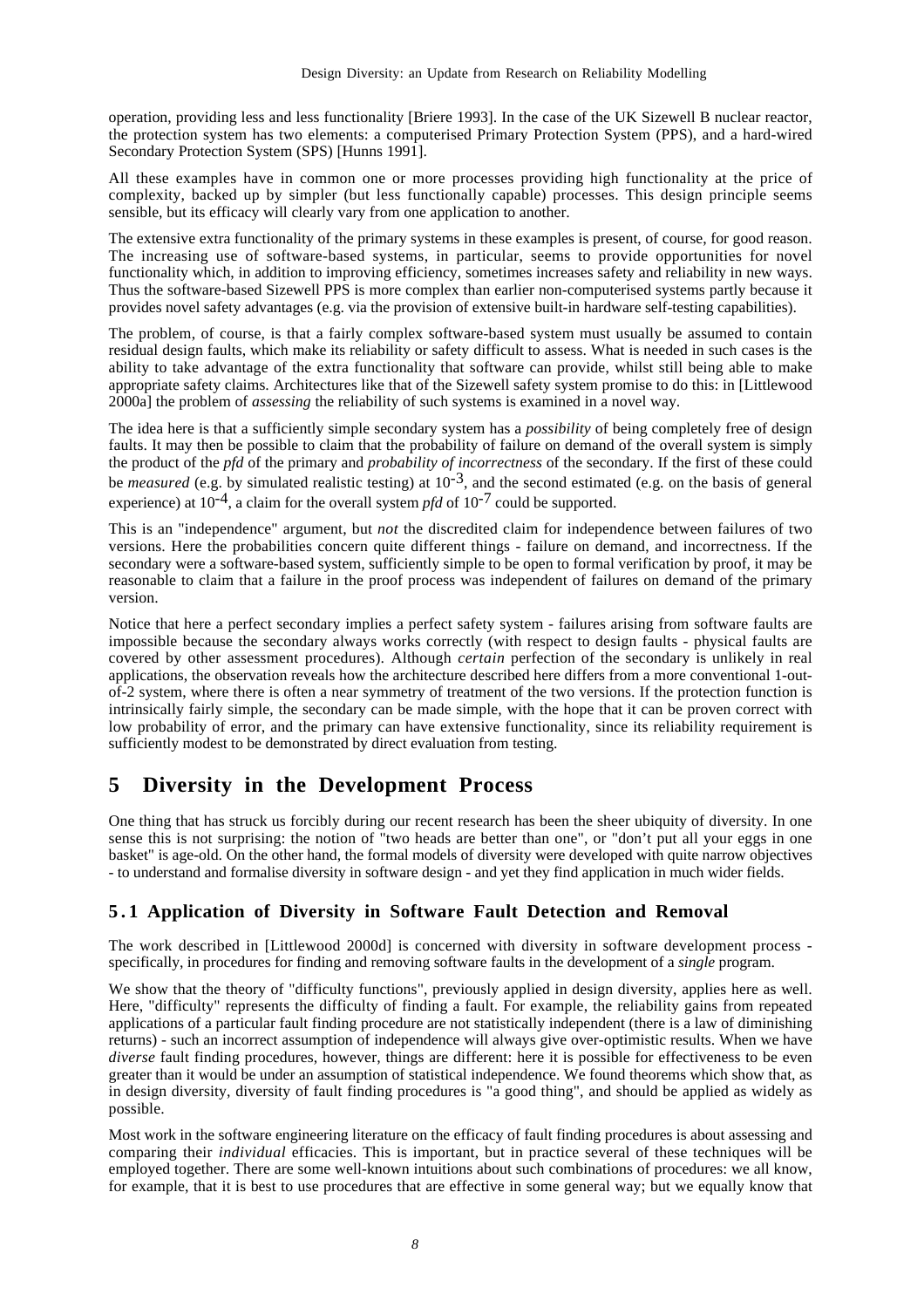any single such procedure may miss a whole class of faults even when applied most extensively. Even when we know that procedure *A* is better at fault finding than *B*, we would be wary of using *only A* because it may have little chance of finding certain faults that *B* instead finds quite easily. Our work formalises intuitions of this kind.

The key to understanding how best to apply different fault finding procedures lies in understanding the interplay between, on the one hand, the efficacies of the individual procedures (in single and multiple applications), and on the other hand the dependence between their "difficulty functions". These represent the way in which fault finding procedures vary in their effectiveness from one fault to another (and from one procedure to another).

Compared with its mathematically similar equivalent in design diversity, this model appears strikingly easier to apply to practical decisions. In an experiment based on a railway signalling application of diverse fault-finding, we were able to obtain estimates of the parameters representing procedure effectiveness and diversity, and some initial evidence that the model could be used for decisions in real projects.

Intuitive notions of diversity in fault finding have been around for a long time, and are used informally quite extensively, but they have lacked a rigorous formal basis. In particular, it has not been clear what were the important factors to *measure*. This work is the start of such a formal measurement-based understanding. We hope that it will lead to a theory of fault removal that allocates different fault finding procedures optimally, taking account of the likely distribution of fault types.

We expect to extend this work also to shed light on the role of diversity in the various phases of development of diverse versions in a fault-tolerant system.

#### **6 Discussion and Future Work**

The modelling work we have described has produced some encouraging progress. It is remarkable that the basic concept of 'variation of difficulty' seems suitable for formalising and understanding so many different problems.

However, we do not hide that many of these results are only useful for better understanding these complex, counter-intuitive problems: they do not lead to simple, general recipes for design and assessment. Such understanding is necessary before it is possible to begin *engineering* diverse fault-tolerant systems with dependability assurance founded on formal models. An important advantage of the formal models we have developed is that they provide a precise language for the discussion of some difficult issues: consider, for example, the rather loose way in which words like "independent" and "diverse" are sometimes used in discussions about fault tolerance.

Difficulties remain in using some of this theory - most particularly in populating the models with estimates of their key parameters when dealing with real systems - but we are now in a position to give advice to engineers on some substantive issues. We can advise on pitfalls in areas where intuition seems to be sometimes very unreliable. Not all this news is good: e.g. the demonstration that functional diversity does not, of itself, guarantee the validity of claims for failure independence.

We are now extending this work in various directions, in a set of recently started projects: DISPO-2 (DIverse Software PrOject-2), DOTS (Diversity with Off-The-Shelf components, in collaboration with the University of Newcastle-upon-Tyne), and the multi-university collaboration DIRC (Interdisciplinary Research Collaboration in Dependability of Computer-Based Systems). One of the extensions concerns the application of current models to practical case studies. Another one is their extension to encompass multiple factors of diversity in development. We will perform experiments to test some of the conjectures described in section 3. Other important extensions concern the area of application of diversity and of these modelling methods. For instance, when building systems out of off-the-shelf software 'of uncertain pedigree', architectures with diverse redundancy can be a cost-effective means for modest gains in dependability and assurance: they can be built without extensive knowledge of the internals of the off-the-shelf parts, while taking advantages of their low cost. Last, a form of diversity in *reasoning* is commonly used in the area of assessment, by developing two or more complete, 'independent' arguments to support a critical decision like that of accepting a certain critical system. We will attempt to formalise and clarify how and to what extent these practices produce additional assurance.

#### **Acknowledgments**

This paper is derived from the final report for project DISPO (DIverse Software PrOject), funded by Scottish Nuclear (later British Energy) at City University and Bristol University. The work described was mostly funded by project DISPO and by project DISCS (Diversity In Safety Critical Software), funded by the Engineering and Physical Sciences Research Council at City University and at the University of Newcastle-upon-Tyne.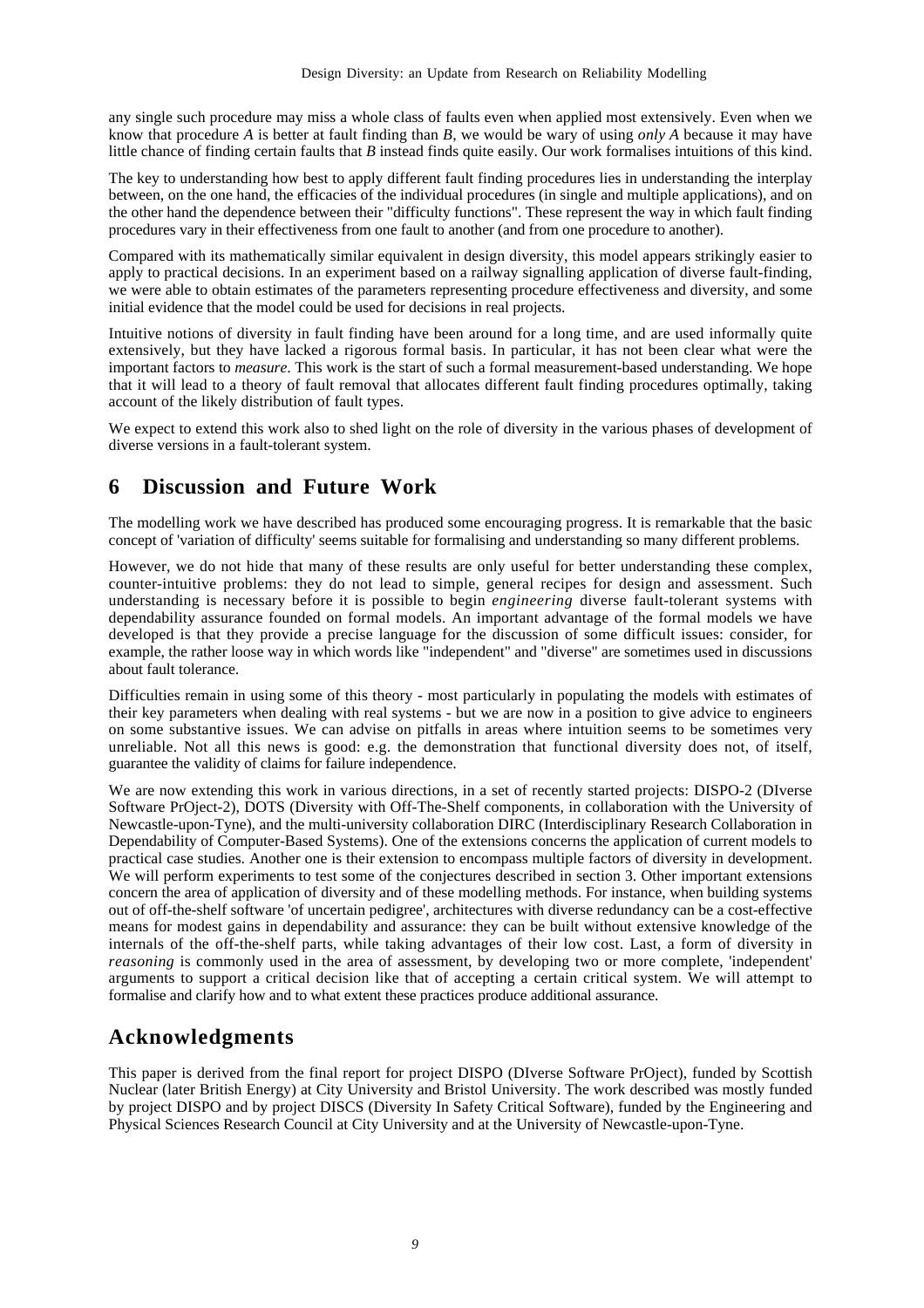## **References**

*Note: most papers by the present authors are available at URL: http://www.csr.city.ac.uk/projects/diversity*

[Briere 1993] Briere D., Traverse P.: Airbus A320/A330/A340 Electrical Flight Controls - A Family Of Fault-Tolerant Systems. Proc. 23rd International Symposium on Fault-Tolerant Computing (FTCS-23): 616-623, Toulouse, France 1993.

[Djambazov 1995] Djambazov K.B., Popov P.: The effects of testing on the reliability of single version and 1 out-of-2 software. Proc. 6th Int. Symposium on Software Reliability Engineering, ISSRE'95: 219-228, Toulouse 1995.

[Eckhardt 1991] Eckhardt D.E., Caglayan A.K., Knight J.C., Lee L.D., McAllister D.F., Vouk M.A., Kelly J.P.J.: An experimental evaluation of software redundancy as a strategy for improving reliability. IEEE Transactions on Software Engineering, 17: 692-702, 1991.

[Hatton 1997] Hatton L.: N-Version Design Versus One Good Version. IEEE Software, 14: 71-76, 1997.

[Hunns 1991] Hunns D.M., Wainwright N.: Software-based protection for Sizewell B: the regulator's perspective. Nuclear Engineering International, September: 38-40, 1991.

[Knight 1985] Knight J.C., Leveson N.G., Jean L.D.S.: A Large Scale Experiment in N-Version Programming. Proc. 15th Int. Symp. on Fault Tolerant Computing (FTCS-15): 135-139, Ann Arbor, Michigan, USA 1985.

[Littlewood 1993] Littlewood B., Strigini L.: Validation of Ultra-High Dependability for Software-based Systems. Communications of the ACM, 36: 69-80, 1993.

[Littlewood 1996] Littlewood B.: The impact of diversity upon common mode failures. Reliability Engineering and System Safety, 51: 101-113, 1996.

[Littlewood 1999] Littlewood B., Popov P., Strigini L.: A note on reliability estimation of functionally diverse systems. Reliability Engineering and System Safety, 66: 93-95, 1999.

[Littlewood 2000a] Littlewood B.: The use of proof in diversity arguments. IEEE Transactions on Software Engineering: to appear, 2000.

[Littlewood 2000b] Littlewood B., Popov P., Strigini L.: Assessment of the Reliability of Fault-Tolerant Software: a Bayesian Approach. Proc. 19th International Conference on Computer Safety, Reliability and Security, SAFECOMP'2000: to appear, Rotterdam, the Netherlands 2000.

[Littlewood 2000c] Littlewood B., Popov P., Strigini L.: N-version design Versus one Good Version. Proc. International Conference on Dependable Systems & Networks (FTCS-30, DCCA-8) - Fast Abstracts: B42-B43, New York, USA, 2000.

[Littlewood 2000d] Littlewood B., Popov P., Strigini L., Shryane N.: Modelling the effects of combining diverse software fault removal techniques. IEEE Transactions on Software Engineering: to appear, 2000.

[Littlewood 2000e] Littlewood B., Strigini L. A discussion of practices for enhancing diversity in software designs*,* DISPO project technical report, Centre for Software Reliability, City University, 2000.

[Littlewood 2001] Littlewood B., Popov P., Strigini L.: Modelling software design diversity - a review. ACM Computing Surveys: to appear, 2001.

[Popov 1998a] Popov P., Strigini L., Pizza M. Diverse redundancy against design error: a model of fault creation and its implications on reliability*,* DISPO/DISCS projects technical report, Centre for Software Reliability, City University, 1998.

[Popov 1998b] Popov P.T., Strigini L.: Conceptual models for the reliability of diverse systems - new results. Proc. 28th International Symposium on Fault-Tolerant Computing (FTCS-28): 80-89, Munich, Germany 1998.

[Popov 1999a] Popov P., Strigini L. The reliability of diverse systems: a contribution using modelling of the fault creation process*,* DISPO/DISCS projects technical report, Centre for Software Reliability, City University, 1999.

[Popov 1999b] Popov P., Strigini L., May J., Kuball S. Estimating Bounds on the Reliability of Diverse Systems*,* DISPO project technical report, Centre for Software Reliability, City University, London, 1999.

[Popov 1999c] Popov P., Strigini L., Romanovsky A.: Choosing effective methods for design diversity - how to progress from intuition to science. Proc. SAFECOMP '99, 18th International Conference on Computer Safety, Reliability and Security: 272-285, Toulouse, France 1999.